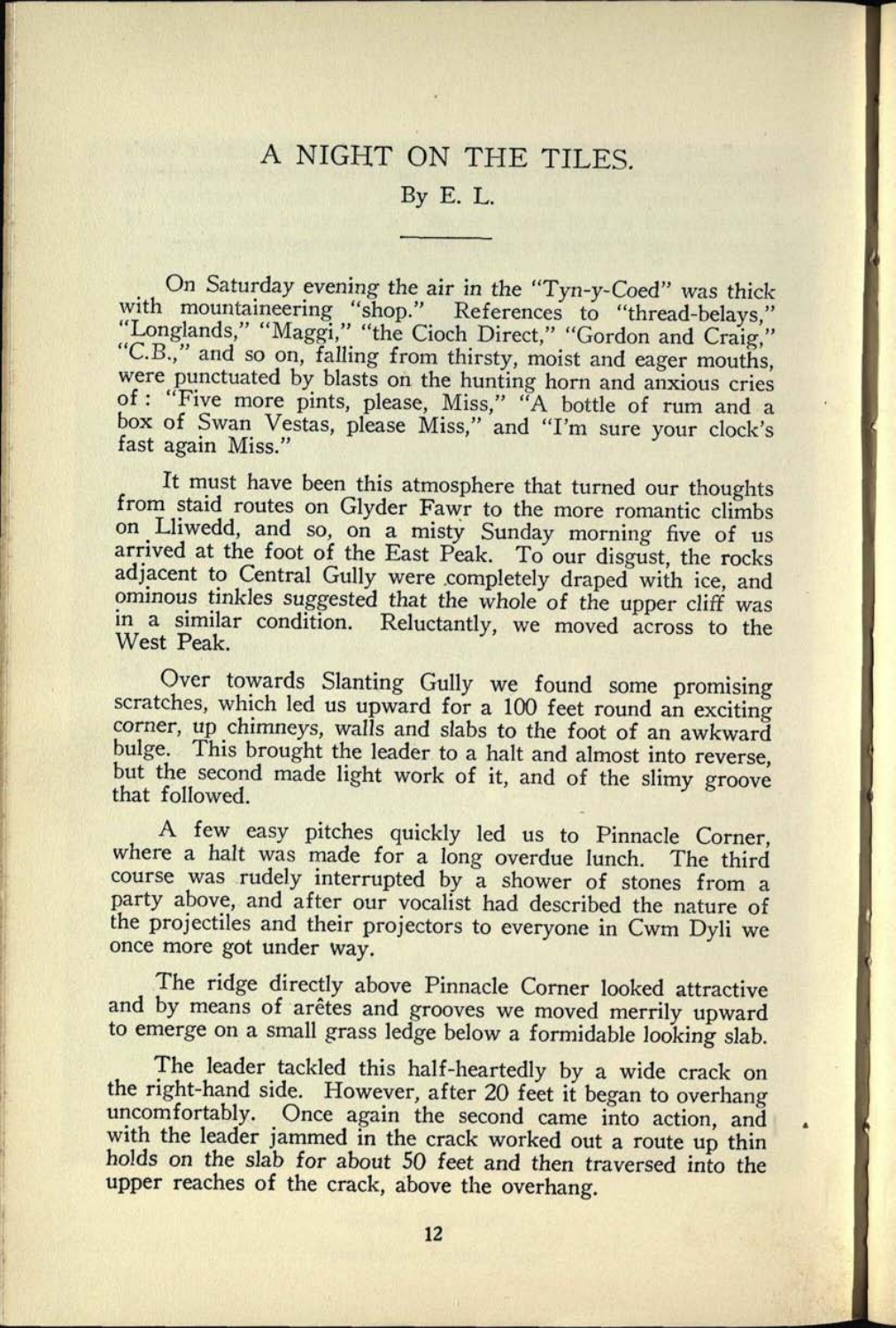From below the situation looked distinctly airy, for the top part of the crack was vertical and had four sloping steps about three feet apart. Each of these swayed the body out over the grass ledge, whose area seemed to vary inversely as the square of one's height above it. On gazing at the two nailed boots ahead and the three figures crouching expectantly on the ledge below, one was reminded vividly of A. E. Elias' impressions in the old Lliwedd guide.

There was a great sigh of relief when the stalwart second completed the last balancing movement and embraced an enormous solid spike of rock. Our troubles, however, were only beginning, for by the time the last man was safely ensconced on the chockstone it was dusk and rapidly becoming dark.

The attractive continuation of the ridge had to be abandoned in favour of an easier and grassier route, but even so we were above the snow line and the going was slow. Soon it was completely black.

A council of war was called, and soon decided that it was far too cold to remain inactive for ten hours. Then followed heart-breaking efforts to find a fault in the wall of blackness above. At last an unlikely looking upward traverse led to <sup>a</sup> hopeful grass fault, and slowly, ten or twenty feet at a time, we proceeded from belay to belay.

The humour of the situation relieved the tension considerably. Shadowy forms of grotesque shapes loomed out of the darkness, striking matches to find the belay, and far below our vocalist was rendering "Clementine" in every possible key.

We had previously considered Lliwedd a cold, aloof maiden, who rejected advances with vigour, but on this occasion we found her reluctant to release her fond embrace. At last we did manage to shake ourselves free and emerged at the summit cairn in an icy cold wind.

Then followed the weary trudge down. The rope was retained, 20 feet between each man, as a means of communication, and we stumbled on over the East Peak and downwards, missing the track down to P.-y-P. and becoming completely lost. There followed a heated discussion as to which was the North end of the compass. Two said the black end, two the white, and the odd man swore that it was neither. We decided to keep going downhill, and eventually found ourselves in the woods above the Gwynant Valley, stumbling over branches and into streams and ditches.